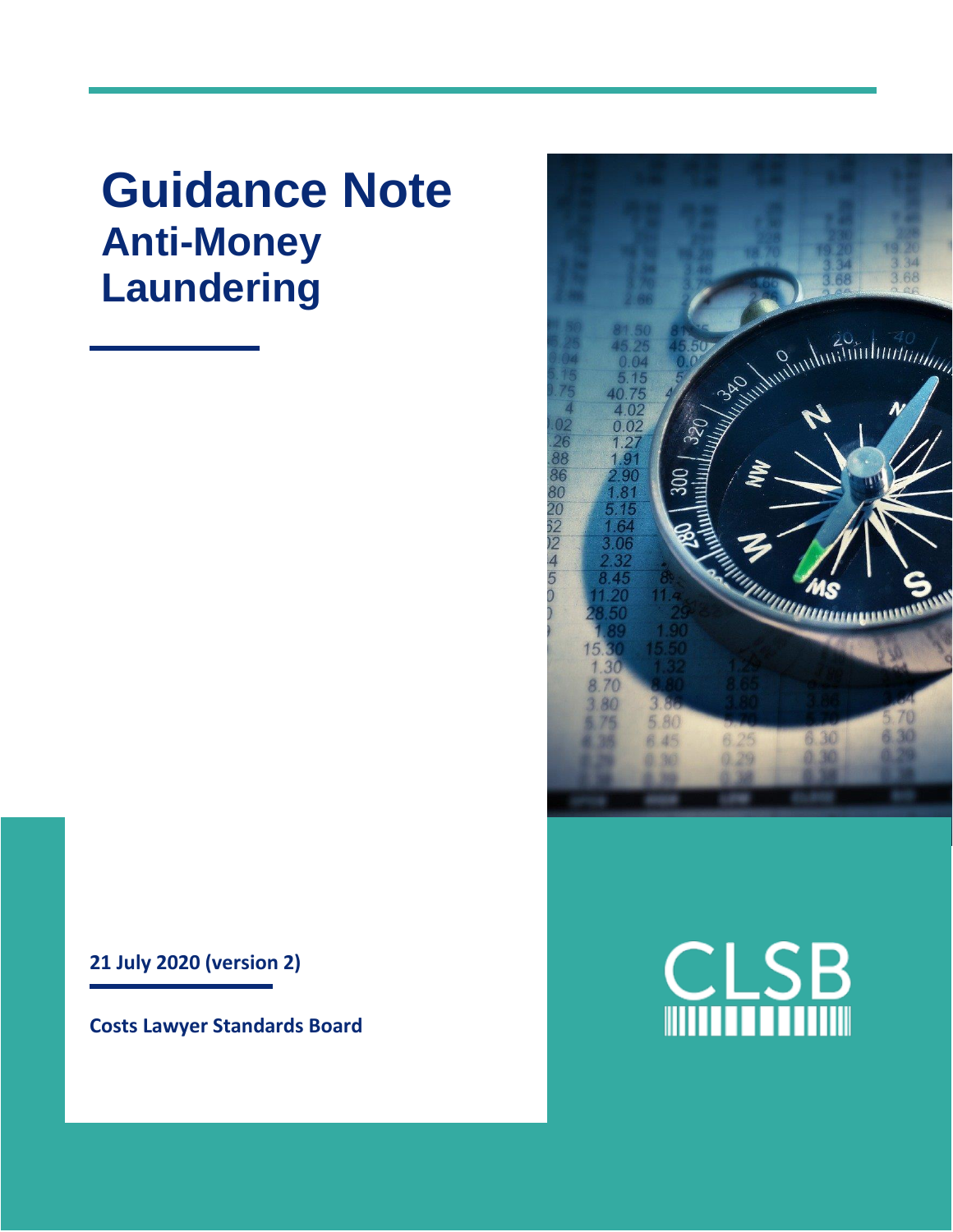# What is money laundering?

- 1. Money laundering is generally considered to be the process by which the proceeds of crime, and the true ownership of those proceeds, are changed so that the proceeds appear to come from a legitimate source. Under the Proceeds of Crime Act 2002 (POCA) the definition is broader and includes even passive possession of criminal property.
- 2. The Legal Sector Affinity Group (LSAG), which includes all the legal sector supervisors for money laundering, has produced detailed guidance for lawyers which can be found [here.](https://clsb.info/wp-content/uploads/2020/07/lsag-aml-guidance-updated-feb-2019.pdf)

## What is the position of Costs Lawyers?

- 3. Costs Lawyers do not fall into the regulated sector for money laundering and the CLSB is not a supervisor for those purposes. Therefore, the risk management and client identification regime established by The Money Laundering, Terrorist Financing and Transfer of Funds (Information on the Payer) Regulations 2017 (the regulations) does not apply to Costs Lawyers directly.
- 4. However, you might work in an organisation to which the regulations do apply (such as a solicitors' firm), in which case you should follow any guidance provided by your employer and your employer's regulator.
- 5. Costs Lawyers like anyone else are subject to POCA and the Terrorism Act 2000, which set out offences and reporting obligations in relation to money laundering. These are summarised below.
- 6. If you are involved in money laundering, or otherwise commit an offence in relation to money laundering, you are likely to also be in breach of the following provisions of the CLSB Code of Conduct:
	- You must act honestly, professionally and with integrity in all your dealings in your professional life and not allow yourself to be compromised (paragraph 1.1).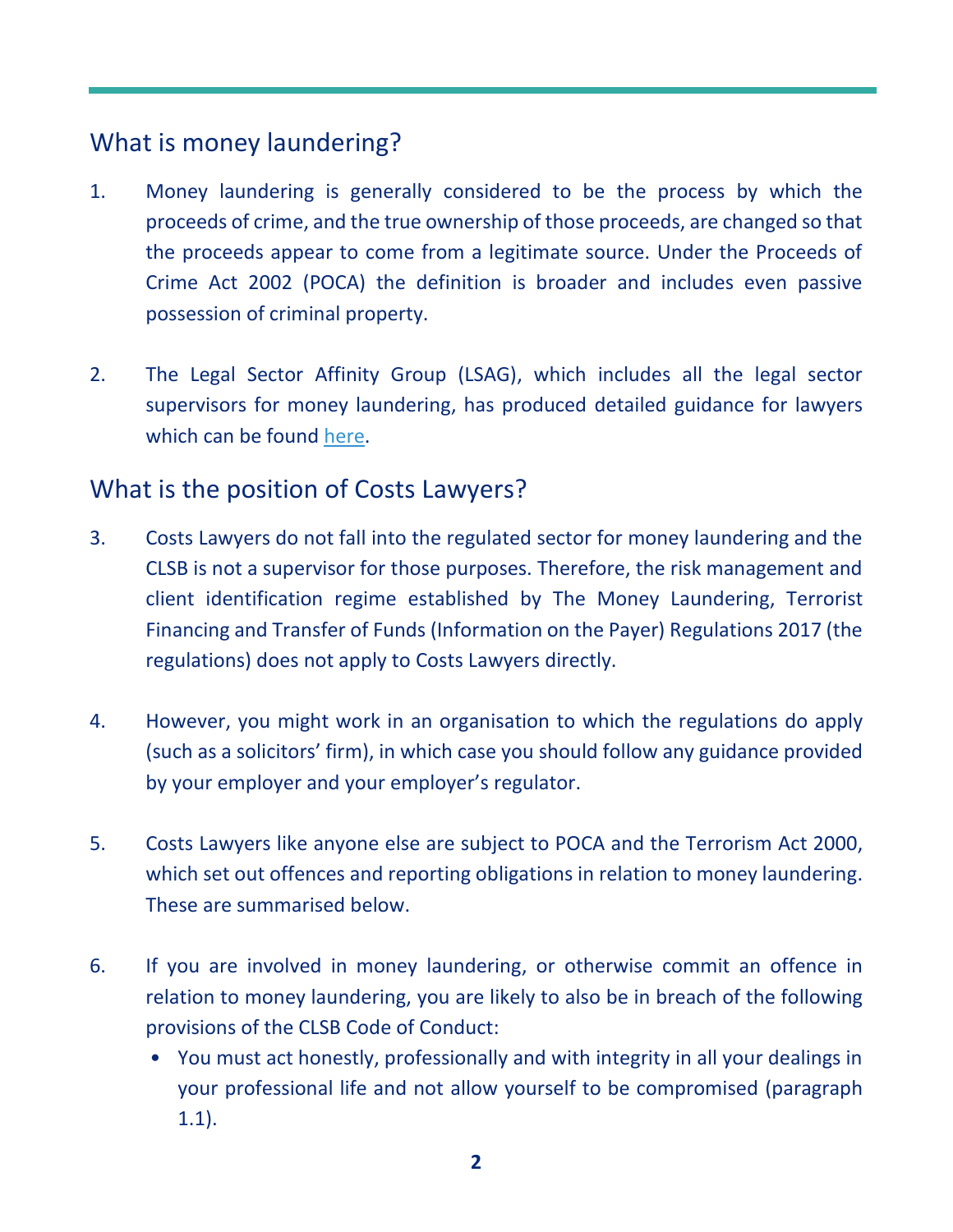- You must not act in any way which is likely to diminish the trust the public places in you or in the profession of Costs Lawyers (paragraph 1.7).
- You must at all times act within the law (paragraph 2.1).

# Proceeds of Crime Act 2002

- 7. POCA creates a number of offences which also apply to those outside of the regulated sector for money laundering, including Costs Lawyers. When considering the principal money laundering offences, it is important to be aware that it is also an offence to conspire or attempt to launder the proceeds of crime, or to counsel, aid, abet or procure money laundering. You should keep this in mind in the context of your client work.
- 8. The principal money laundering offences under POCA relate to:
	- **Concealing** (section 327) you commit an offence if you conceal, disguise, convert, or transfer criminal property, or remove criminal property from England and Wales, Scotland or Northern Ireland.
	- **Arrangements** (section 328) you commit an offence if you enter into or become concerned in an arrangement which you know or suspect facilitates the acquisition, retention, use or control of criminal property by or on behalf of another person.
	- **Acquisition, use or possession** (section 329) you commit an offence if you acquire, use or have possession of criminal property.
- 9. You will have a defence to a principal money laundering offence if:
	- You make an authorised disclosure to the National Crime Agency prior to the offence being committed and gain appropriate consent.
	- You intended to make an authorised disclosure but had a reasonable excuse for not doing so.

In relation to section 329, you will also have a defence if adequate consideration was paid for the criminal property.

10. There are also "failure to disclose" offences that apply to those in the regulated sector for money laundering. Those offences are committed when someone fails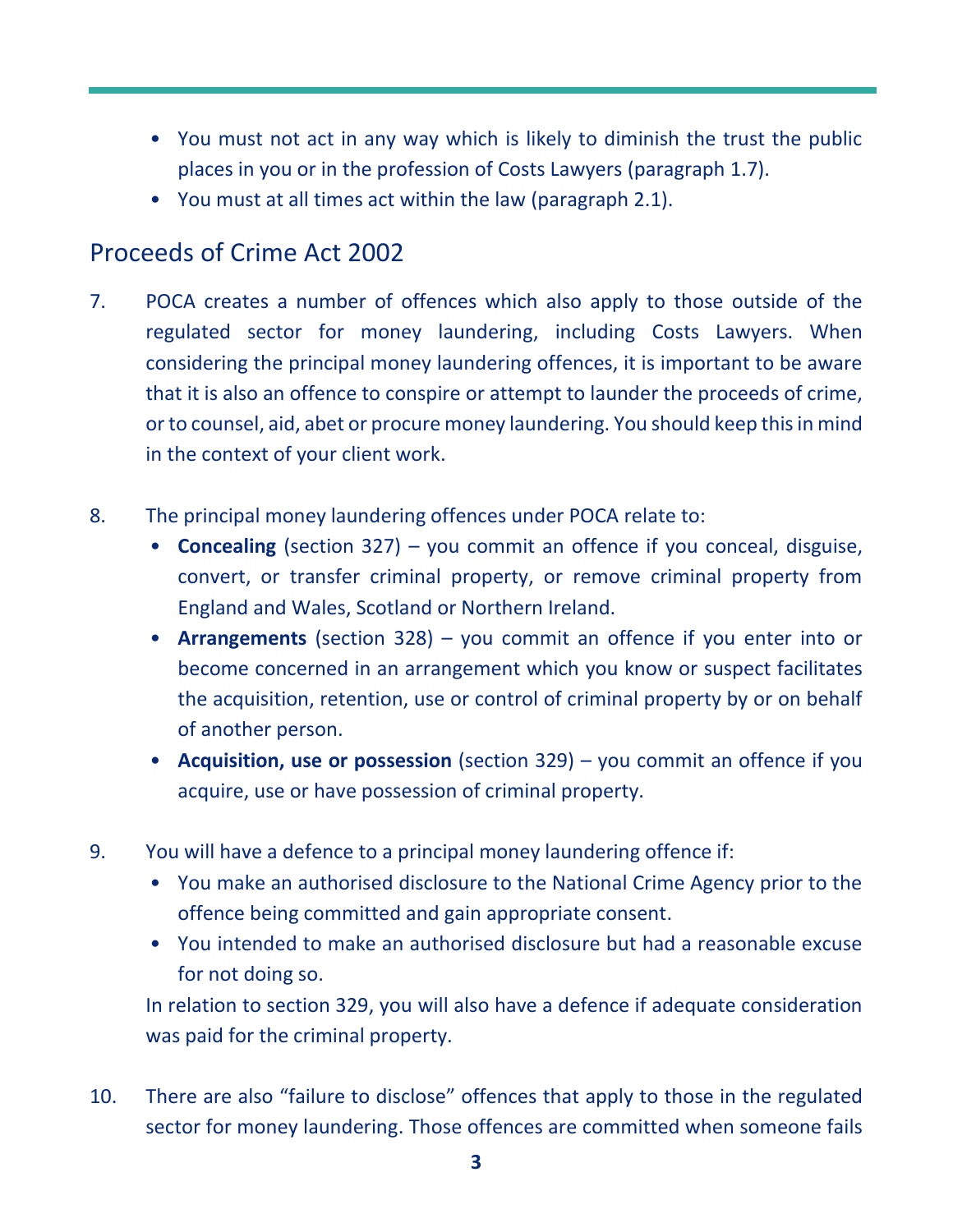to provide information to their organisation's nominated officer, or when a nominated officer fails to disclose information to the appropriate authorities.

- 11. An organisation that does not carry out relevant activities (and so is not in the regulated sector for money laundering) may nevertheless decide, on a risk-based approach, to set up internal disclosure systems and appoint a person as the nominated officer to receive internal disclosures. A nominated officer in the nonregulated sector commits an offence under section 332 of POCA if, as a result of a disclosure, they know or suspect that another person is engaged in money laundering and they fail to make a disclosure as soon as practicable to the National Crime Agency.
- 12. For further details, see chapter 6 of the LSAG guidance.

#### Terrorism Act 2002

- 13. Terrorist organisations require funds to plan and carry out attacks, train militants, pay their operatives and promote their ideologies. The Terrorism Act 2000 (as amended) criminalises not only participation in terrorist activities but also the provision of monetary support for terrorist purposes.
- 14. The main offences under the Terrorism Act concerning monetary support relate to:
	- **Fundraising** (section 15) it is an offence to be involved in fundraising if you have knowledge or reasonable cause to suspect that the money or other property raised might be used for terrorist purposes.
	- **Use or possession** (section 16) it is an offence to use or possess money or other property for terrorist purposes, including when you have reasonable cause to suspect the money or property might be used for these purposes.
	- **Money laundering** (section 18) it is an offence to enter into or become concerned in an arrangement facilitating the retention or control of terrorist property by, or on behalf of, another person (unless you did not know, and had no reasonable cause to suspect, that the arrangement related to terrorist property).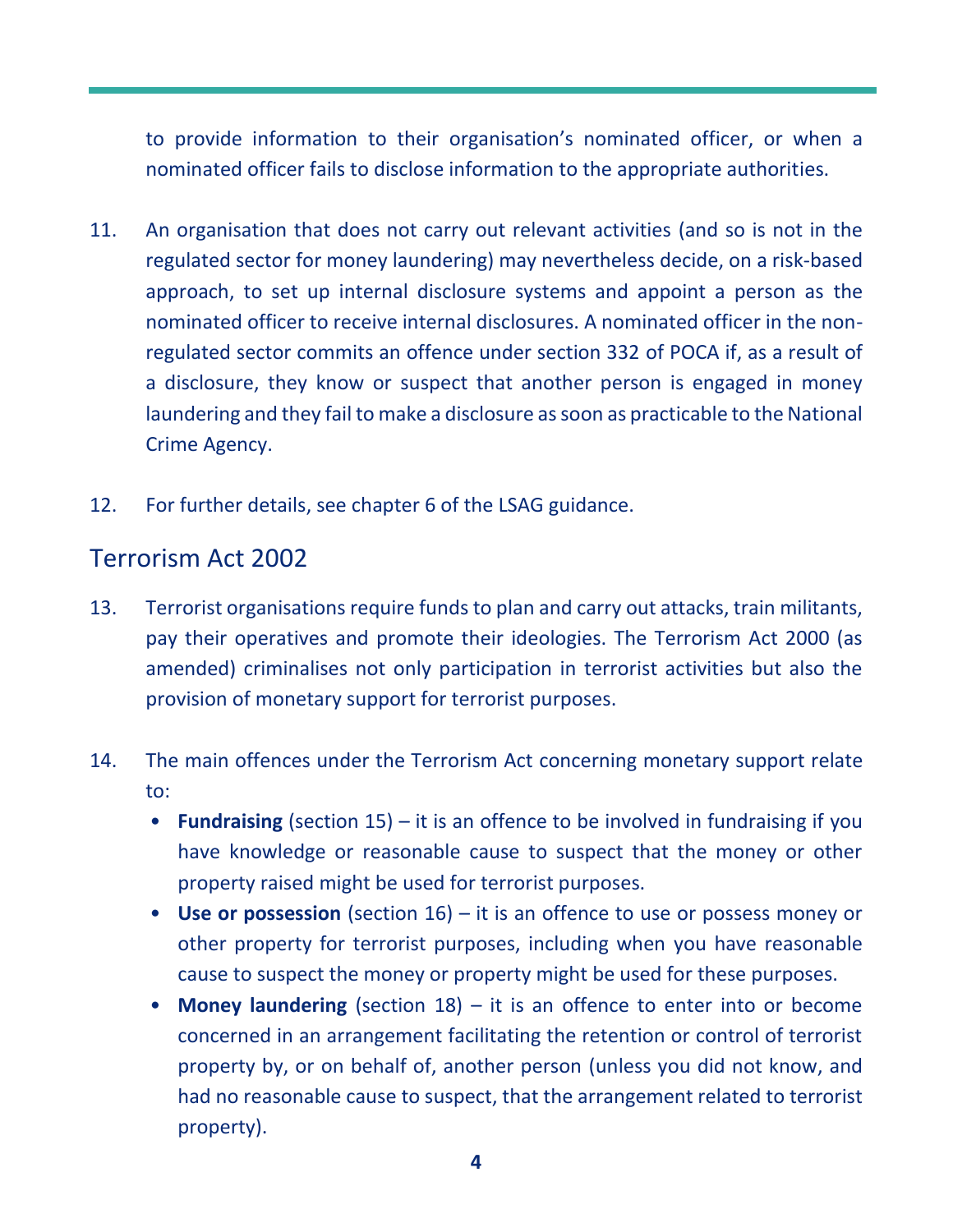- 15. The main defences under the Terrorism Act are contained in sections 21ZA to 21ZC as follows:
	- **Prior consent defence** you make a disclosure to an authorised officer before becoming involved in a transaction or an arrangement, and you act with the consent of an authorised officer.
	- **Consent defence** you are already involved in a transaction or arrangement and you make a disclosure, so long as there is a reasonable excuse for your failure to make a disclosure in advance.
	- **Reasonable excuse defence** you intended to make a disclosure but have a reasonable excuse for not doing so.
- 16. Section 19 provides that anyone, whether they are a nominated officer or not, must make a disclosure to the authorities as soon as reasonably practicable if they know or suspect that another person has committed a terrorist financing offence based on information which came to them in the course of a trade, profession or employment. The test is subjective.
- 17. For further details, see chapter 8 of the LSAG guidance.

### Making a report to the National Crime Agency

- 18. Guidance on making a report to the National Crime Agency (known as a Suspicious Activity Report or SAR) is set out in chapter 9 of the LSAG guidance. It is important to consider issues of legal privilege, which are discussed in chapter 7.
- 19. Reports can made via a dedicated online system on the National Crime Agency [website.](https://nationalcrimeagency.gov.uk/)

### How to protect yourself against involvement in money laundering

20. Whilst a Costs Lawyer's practice will usually be low risk for money laundering, this might not always be the case. As well as making a report to the National Crime Agency in appropriate cases, you can help protect your practice by voluntarily